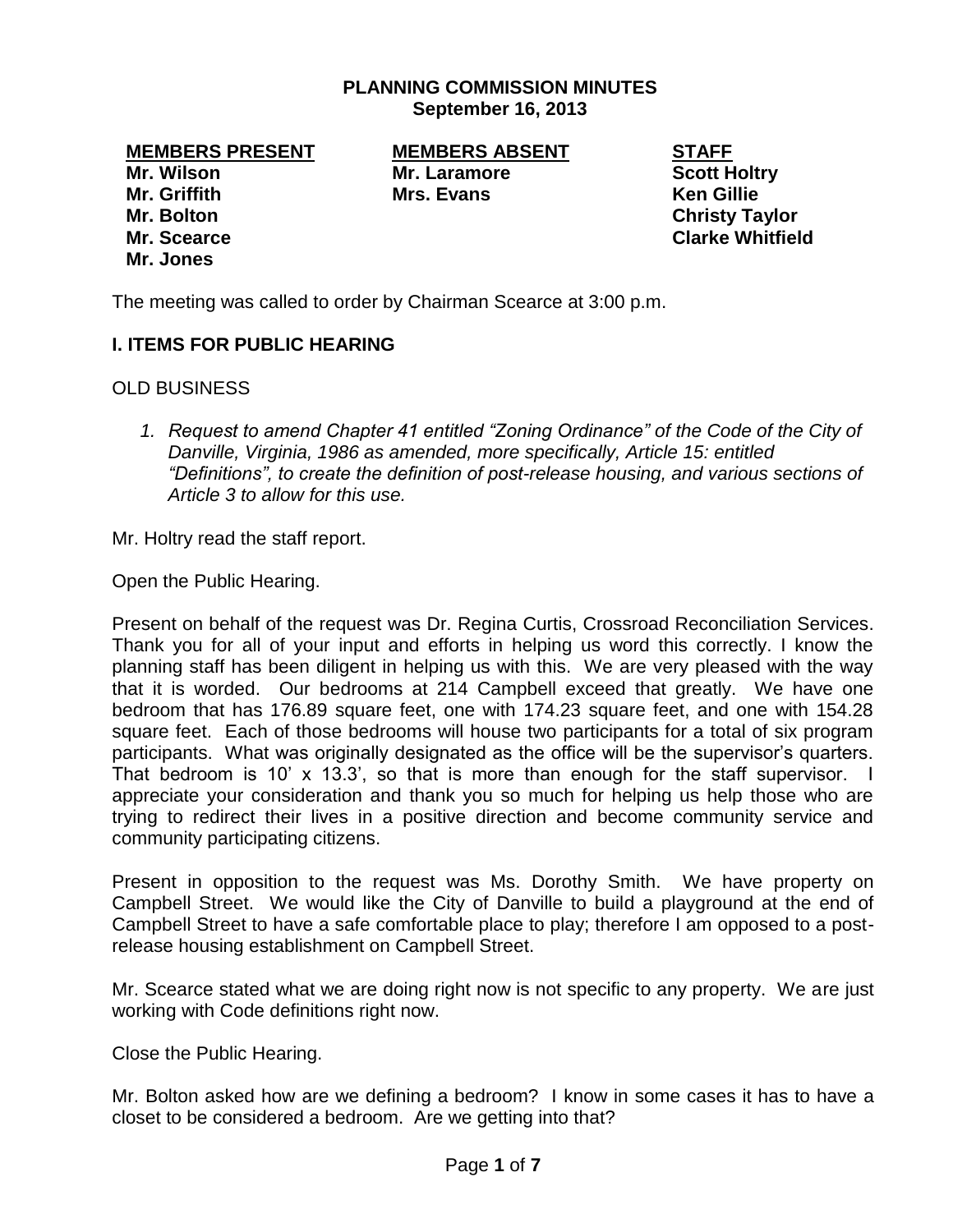Mr. Gillie responded we will rely on the Building Code, Section 404. We will refer to how that portion of the Building Code addresses it.

Mr. Jones asked what access to bathrooms are these facilities expected to have?

Mr. Gillie responded that will come into the Building Code depending on the number of people and the square footage of the building.

Mr. Wilson stated this definition kind of sets the parameters for post-release housing, but even after that to get approval they have to fulfill Building Code requirements.

Mr. Gillie stated they will have to fulfill Building Code requirements for means of egress, bathrooms, kitchen facility, also Fire Code and Health Code.

Mr. Wilson asked are you satisfied that this definition plus those would create a safe place for them?

Mr. Gillie responded we have it by special use permit, so there will be public hearings before one opens. We have this Code, the Building Code, and the Fire Code. We have tried to cover every basis to make sure that citizens are aware and that the health safety and welfare is protected through the approval.

**Mr. Griffith made a motion to recommend approval the creation of a definition for post-release housing. Mr. Bolton seconded the motion. The motion was approved by a 5-0 vote.** 

*2. Special Use Permit Application PLSUP20130000245, filed by Regina Curtis on behalf of Crossroads Reconciliation Services, LLC, requesting a Special Use Permit to operate post-release housing in accordance with Article 3.E; Section C, Item 26 of the Code of the City of Danville, Virginia, 1986, as amended, at 224 Campbell Street, otherwise known as Grid 2706, Block 004, Parcel 000020 of the City of Danville, Virginia, Zoning District Map. The applicant is proposing to operate a post-release housing establishment at this location.* 

Mr. Holtry read the staff report.

Open the Public Hearing.

Present on behalf of the request was Dr. Regina Curtis. I apologize that you were not notified. That was ignorance on my part. We appreciate you training us and teaching us for the next series of whatever the Lord would decide to do in our community to help people. The property at 224 Campbell will hold six participants in the group and one residency supervisor. Renovations have already begun for two bathrooms, one of which will be handicap accessible. We have been given permits for those and also for the changes inside the structure. I have changes that will be submitted this week to the Building Inspector for him to determine on closets. There will be closets for each participant. They will be open; however, because of what we will be dealing with. There will not be a door on them. The residency supervisor's room will have doors on that closet. There is a handicap ramp that we have already been given the permits to build down the side of the house. The house will be fully handicap accessible. One of the requirements for us to have this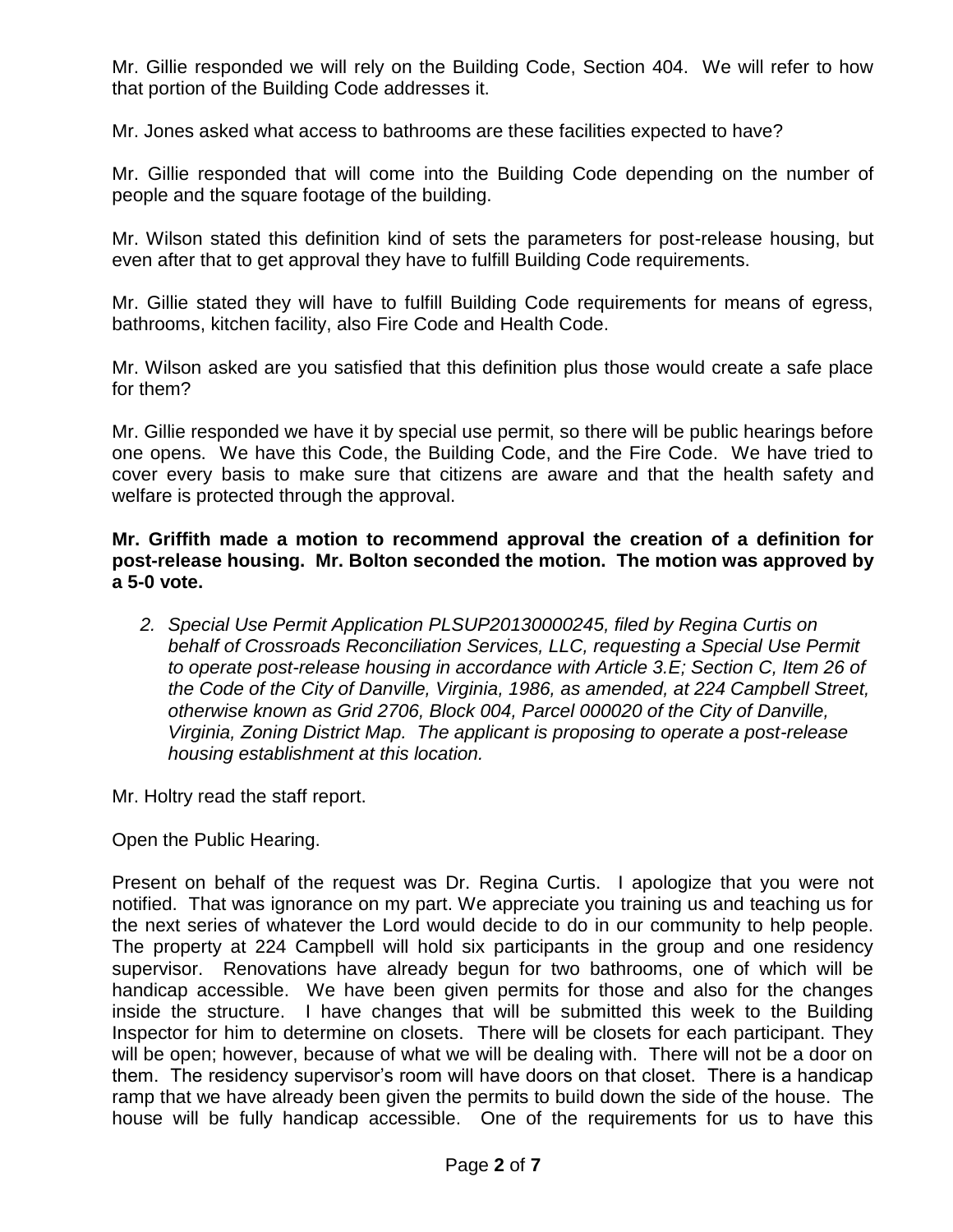program is a security system. The residency supervisor will be the only one other than those on our board who have the access codes to that. There will be a curfew of 8:00 p.m.

Present on behalf of the request was Mr. Doug Morrison, Chief of Probation and Parole. We supervise a little over 1300 felons in Danville. A lot of these women do not have places to go. You need to keep in mind when they reach their maximum sentence in prison they are being released into the community anyway. I get them usually on a Friday afternoon and they are homeless and I have to do something with them. This will allow us to at least put six women in this program. There are plans for future homes. It will give them stability and the treatment they need. I would encourage you to approve this to improve our community. Currently to my knowledge there is no residential program in the City of Danville that is available for these types of offenders.

Close the Public Hearing.

Mr. Wilson stated I am always concerned when an organization buys a property and starts improving a property before getting approval. I understand that a lot of investment has been put into this building. It makes it an awkward position. There is this kind of assumption that this thing would just blow through. I am not necessarily saying this for this moment but for anyone who might be watching this. They need to get things in the proper order. I have a second concern. On the plan that has been given to us there is a phase two addition. If we say yes today, are we only saying yes to the phase one plan and not the additional or are we saying yes to both parts?

Mr. Gillie responded you are just saying yes to phase one. Phase two would have to come back for a modification to the special use permit.

Dr. Curtis stated we thought we had done what we were supposed to do because we had met with the Mayor and with the Building Inspections office. We were trying to do the right thing up front. It wasn't as if we bulldozed ahead to do things. We were told that we had done all that we needed to do. It wasn't until we were notified by Planning that we realized we had missed a step. We were not trying to override any City governing rules.

Mr. Wilson stated I understand that. This is just an ongoing issue for us.

Close the Public Hearing.

## **Mr. Bolton made a motion to recommend approval of Special Use Permit Application PLSUP20130000245 as submitted. Mr. Griffith seconded the motion. The motion was approved by a 5-0 vote.**

### NEW BUSINESS

*1. Rezoning Application PLRZ20130000273, filed by Danville Housing & Development, LLC requesting to rezone from OT-R, Old Town Residential to M-R, Multi-family Residential, at 324 Cleveland Street, otherwise known as Grid 1715, Block 003, Parcel 000008 of the City of Danville, Virginia, Zoning District Map. The applicant is proposing to rezone to expand the use of the property to allow twenty-five (25) apartments.*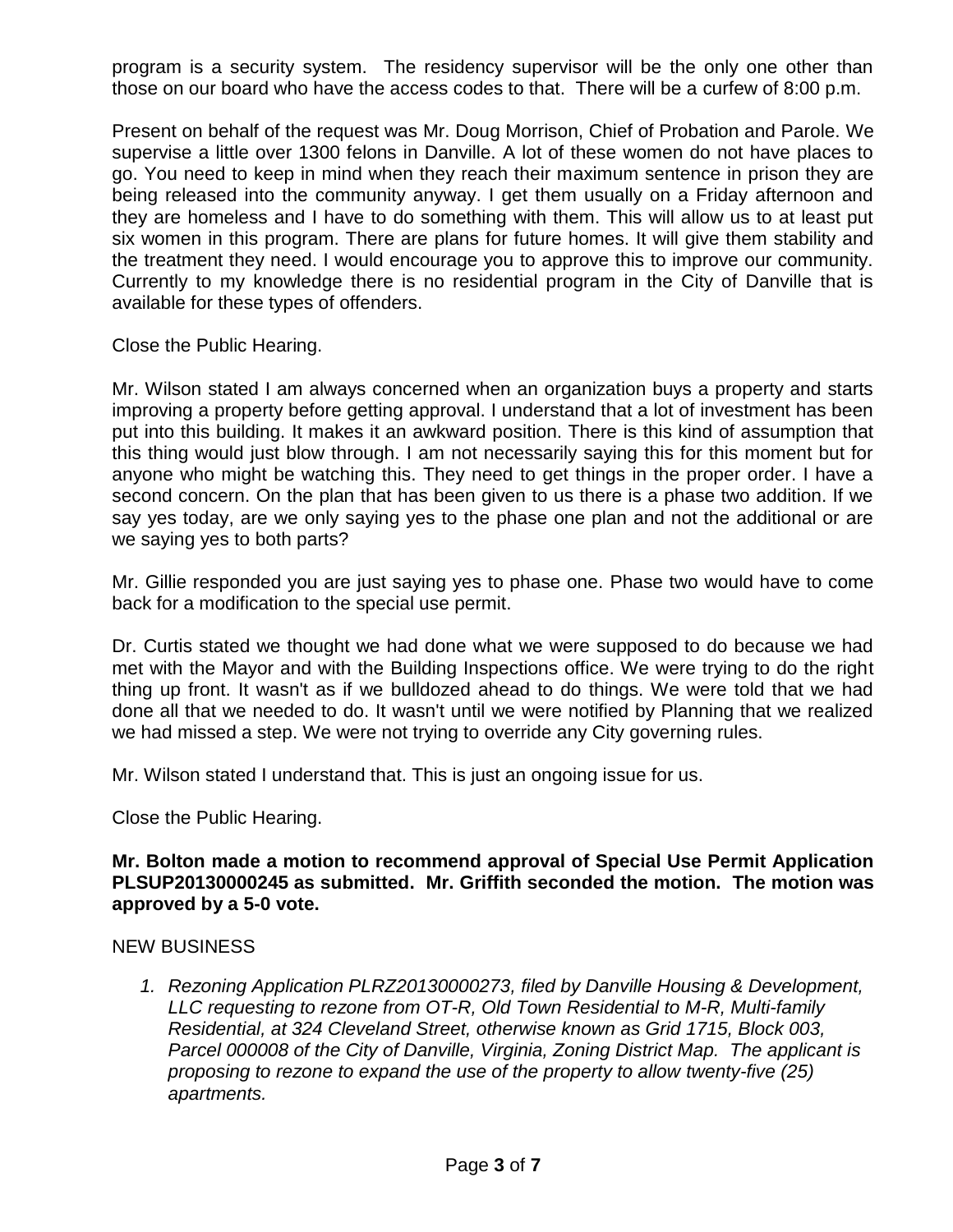Mr. Holtry read the staff report. Forty-four notices were sent to surrounding property owners within 300 feet of the subject property. Three respondents were opposed; one response had no opinion.

Open the Public Hearing.

Present on behalf of the request was Mr. Sherman Lee, Jr. We recently just purchased a 25 unit apartment building and we would like to reinstate the zoning status to multi-family.

Mr. Griffith asked is the egress/ingress from Cleveland?

Mr. Gillie responded from Roberts Street.

Mr. Griffith asked does that make any difference?

Mr. Gillie responded no.

Close the Public Hearing.

## **Mr. Wilson made a motion to recommend approval of Rezoning Application PLRZ20130000273 as submitted. Mr. Jones seconded the motion. The motion was approved by a 5-0 vote.**

*2. Special Use Permit Application PLSUP20130000276, filed by Pasquale Costagliola requesting a Special Use Permit to waive yard requirements in accordance with Article 3.Q; Section B, Item 24 of the Code of the City of Danville, Virginia, 1986, as amended, at 1959 Memorial Dr., otherwise known as Grid 0720, Block 009, Parcel 000008 of the City of Danville, Virginia, Zoning District Map. The applicant is proposing to waive the 25' side yard setback to allow for a 14' side yard setback.* 

Mr. Holtry read the staff report. Thirty notices were sent to surrounding property owners within 300 feet of the subject property. Seven respondents were unopposed; one respondent was opposed.

Open the Public Hearing.

Present on behalf of the request Mr. Pasquale Costagliola. The reason that I am trying to do this is because I need more room at the restaurant. Since we are pretty much the only restaurant that overlooks the river, I am trying to utilize it. I have a letter saying that I can use the doctor's office parking lot, so we should not have any problem with that. Basically that is it. I am just looking to extend the building.

Mr. Wilson asked will the expansion be outdoor?

Mr. Costagliola responded some indoor and some outdoor.

Mr. Jones asked did Danville Patient Care sign this?

- Mr. Costagliola responded yes (Mr. Costagliola gave the letter to staff).
- Mr. Griffith asked you don't have any problem with the 14' setback?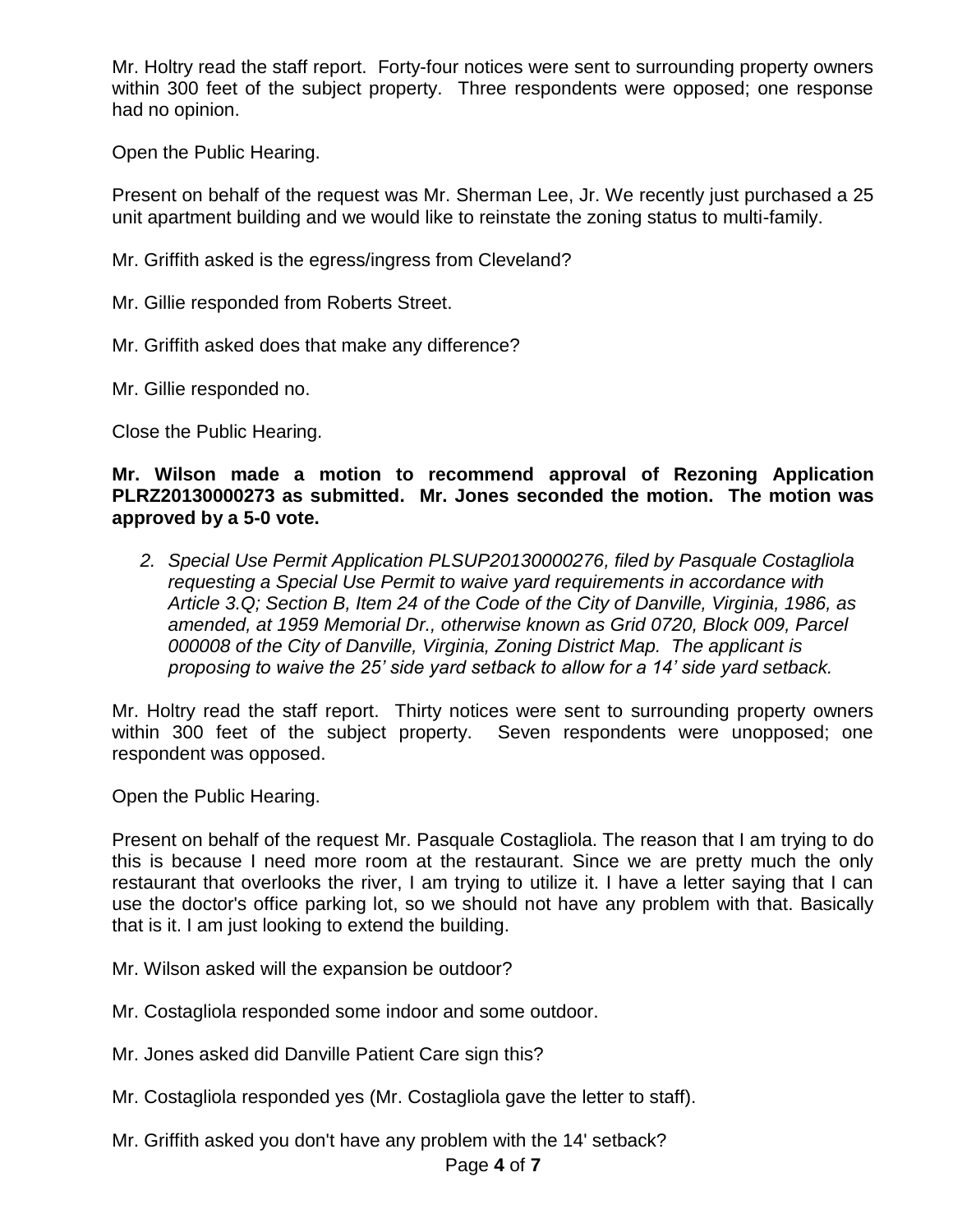Mr. Costagliola responded no.

Close the Public Hearing.

**Mr. Jones made a motion to recommend approval of Special Use Permit Application PLSUP20130000276 with conditions per staff. Mr. Griffith seconded the motion. The motion was approved by a 5-0 vote.** 

- *3. Special Use Permit Application PLSUP20130000277, filed by Henry Leggett Jr. requesting a Special Use Permit to allow an accessory building without a primary building being located on the parcel in accordance with Article 3.A; Section C, Item 1 of the Code of the City of Danville, Virginia, 1986, as amended, at parcel ID #71786, otherwise known as Grid 9816, Block 001, Parcel 000006 of the City of Danville, Virginia, Zoning District Map. The applicant is proposing to build an accessory building without a primary building being located on the parcel.*
- *4. Special Use Permit Application PLSUP20130000278, filed by Henry Leggett Jr. requesting a Special Use Permit to waive requirements for public water and sewer service in accordance with Article 3.A; Section C, Item 19 of the Code of the City of Danville, Virginia, 1986, as amended, at 333 Bromley Road, otherwise known as Grid 9816, Block 001, Parcel 000006 of the City of Danville, Virginia, Zoning District Map. The applicant is proposing to build an accessory building and to waive the requirements for public water and sewer service.*
- *5. Special Use Permit Application PLSUP20130000279, filed by Henry Leggett Jr. requesting a Special Use Permit to waive lot frontage requirements on a public street in accordance with Article 3.A; Section C, Item 18 of the Code of the City of Danville, Virginia, 1986, as amended, at 333 Bromley Road, otherwise known as Grid 9816, Block 001, Parcel 000006 of the City of Danville, Virginia, Zoning District Map. The applicant is proposing to build an accessory building and to waive lot frontage requirements on a public street.*

Mr. Holtry read the staff report. Five notices were sent to surrounding property owners within 300 feet of the subject property. One respondent was not opposed.

Open the Public Hearing.

Present on behalf of the request was Mr. Henry Leggett Jr. The nearest septic tap is over 1,500' away and at that point it is 5' below ground. There is a dip in the middle of the field that I am going to have to cross. To go through that dip so the pipe is not exposed it would have to be 8' high, which would mean you would have to pump the sewer up. As far as city water, it is a good 2,000 to even get to the water tap. Keeping the maintenance up on that over the years would just become a problem.

Mr. Scearce asked what is the use of this?

- Mr. Leggett responded just to store my ATV's and farm equipment.
- Mr. Wilson asked can you show us where on this property it will be?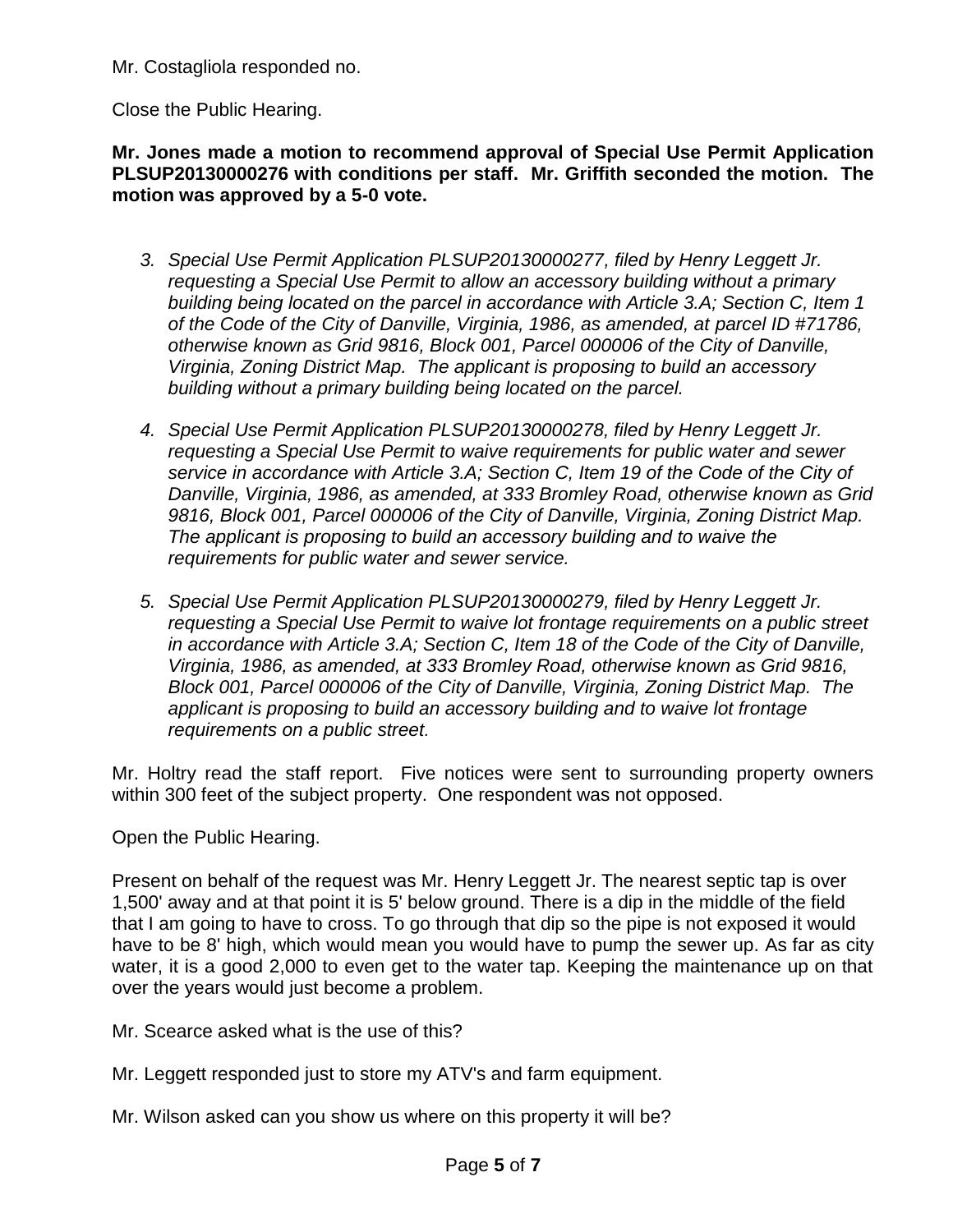Mr. Leggett pointed out the approximate location on the property map.

Mr. Wilson asked do you have a future plan for a primary residence?

Mr. Leggett responded yes. I plan within the next year or two to come back and build a house, but for right now l need somewhere to store equipment.

Mr. Wilson asked will he have to come back for the primary structure? Is there any risk that if he builds this he could have trouble with the primary structure?

Mr. Gillie responded no there is not a risk with the primary structure. You are granting the waiver and we are saying to allow one accessory structure without it. he has multiple special use permits. The one is the waiver for the property itself. He is just having this structure without the utilities to begin with. We are just concerned that we end up with five or six garages. This will cover it as long as he builds his house within the prescribed time that the special use permit has. They are good for two years.

Mr. Griffith asked you said there is a two year window on starting construction?

Mr. Gillie responded yes.

Mr. Griffith asked do you anticipate starting then?

Mr. Leggett responded yes.

Close the Public Hearing.

**Mr. Bolton made a motion to recommend approval of Special Use Permit Application PLSUP20130000277 with conditions per staff. Mr. Griffith seconded the motion. The motion was approved by a 5-0 vote.** 

**Mr. Griffith made a motion to recommend approval of Special Use Permit Application PLSUP20130000278 with conditions per staff. Mr. Jones seconded the motion. The motion was approved by a 5-0 vote.** 

**Mr. Wilson made a motion to recommend approval of Special Use Permit Application PLSUP20130000279 with conditions per staff. Mr. Jones seconded the motion. The motion was approved by a 5-0 vote.** 

# **II. ITEMS NOT FOR PUBLIC HEARING**

*1. Major Subdivision Plat for the dedication of right-of-way for unopened Virginia Ln.*

Mr. Holtry read the staff report.

**Mr. Griffith made a motion to approve the plat as submitted. Mr. Bolton seconded the motion. The motion was approved by a 5-0 vote.** 

### **III. MINUTES**